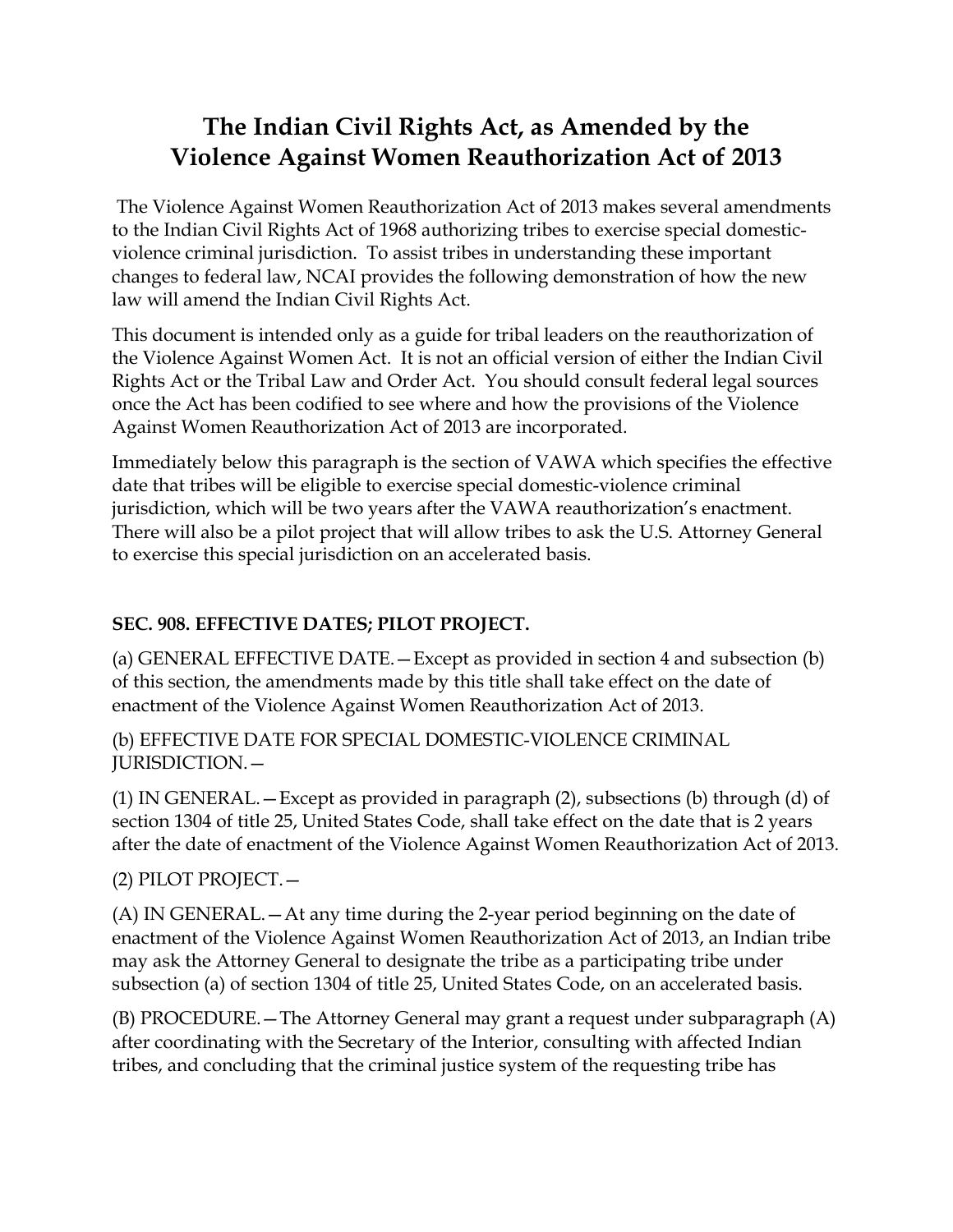adequate safeguards in place to protect defendants' rights, consistent with section 1304 of title 25, United States Code.

(C) EFFECTIVE DATES FOR PILOT PROJECTS.—An Indian tribe designated as a participating tribe under this paragraph may commence exercising special domestic violence criminal jurisdiction pursuant to subsections (b) through (d) of section 1304 of title 25, United States Code, on a date established by the Attorney General, after consultation with that Indian tribe, but in no event later than the date that is 2 years after the date of enactment of the Violence Against Women Reauthorization Act of 2013.

### **The Indian Civil Rights Act, as Codified**

**Title 25, U.S.C.** 

### **§ 1301. Definitions**

For purposes of this subchapter, the term—

**[\(1\)](http://www.bloomberglaw.com/s/legislative/845dbc2c063f9b5232da608d54dc1240/document/www.bloomberglaw.com)** "Indian tribe" means any tribe, band, or other group of Indians subject to the jurisdiction of the United States and recognized as possessing powers of selfgovernment;

**[\(2\)](http://www.bloomberglaw.com/s/legislative/845dbc2c063f9b5232da608d54dc1240/document/www.bloomberglaw.com)** "powers of self-government" means and includes all governmental powers possessed by an Indian tribe, executive, legislative, and judicial, and all offices, bodies, and tribunals by and through which they are executed, including courts of Indian offenses; and means the inherent power of Indian tribes, hereby recognized and affirmed, to exercise criminal jurisdiction over all Indians;

**[\(3\)](http://www.bloomberglaw.com/s/legislative/845dbc2c063f9b5232da608d54dc1240/document/www.bloomberglaw.com)** "Indian court" means any Indian tribal court or court of Indian offense; and

**[\(4\)](http://www.bloomberglaw.com/s/legislative/845dbc2c063f9b5232da608d54dc1240/document/www.bloomberglaw.com)** "Indian" means any person who would be subject to the jurisdiction of the United States as an Indian under section 1153, title 18, if that person were to commit an offense listed in that section in Indian country to which that section applies.

#### **§ 1302. Constitutional rights**

**(a) In general —** No Indian tribe in exercising powers of self-government shall—

**[\(1\)](http://www.bloomberglaw.com/s/legislative/b597c087f2faf6aa4c5a8e3222fabcfa/document/www.bloomberglaw.com)** make or enforce any law prohibiting the free exercise of religion, or abridging the freedom of speech, or of the press, or the right of the people peaceably to assemble and to petition for a redress of grievances;

**[\(2\)](http://www.bloomberglaw.com/s/legislative/b597c087f2faf6aa4c5a8e3222fabcfa/document/www.bloomberglaw.com)** violate the right of the people to be secure in their persons, houses, papers, and effects against unreasonable search and seizures, nor issue warrants, but upon probable cause, supported by oath or affirmation, and particularly describing the place to be searched and the person or thing to be seized;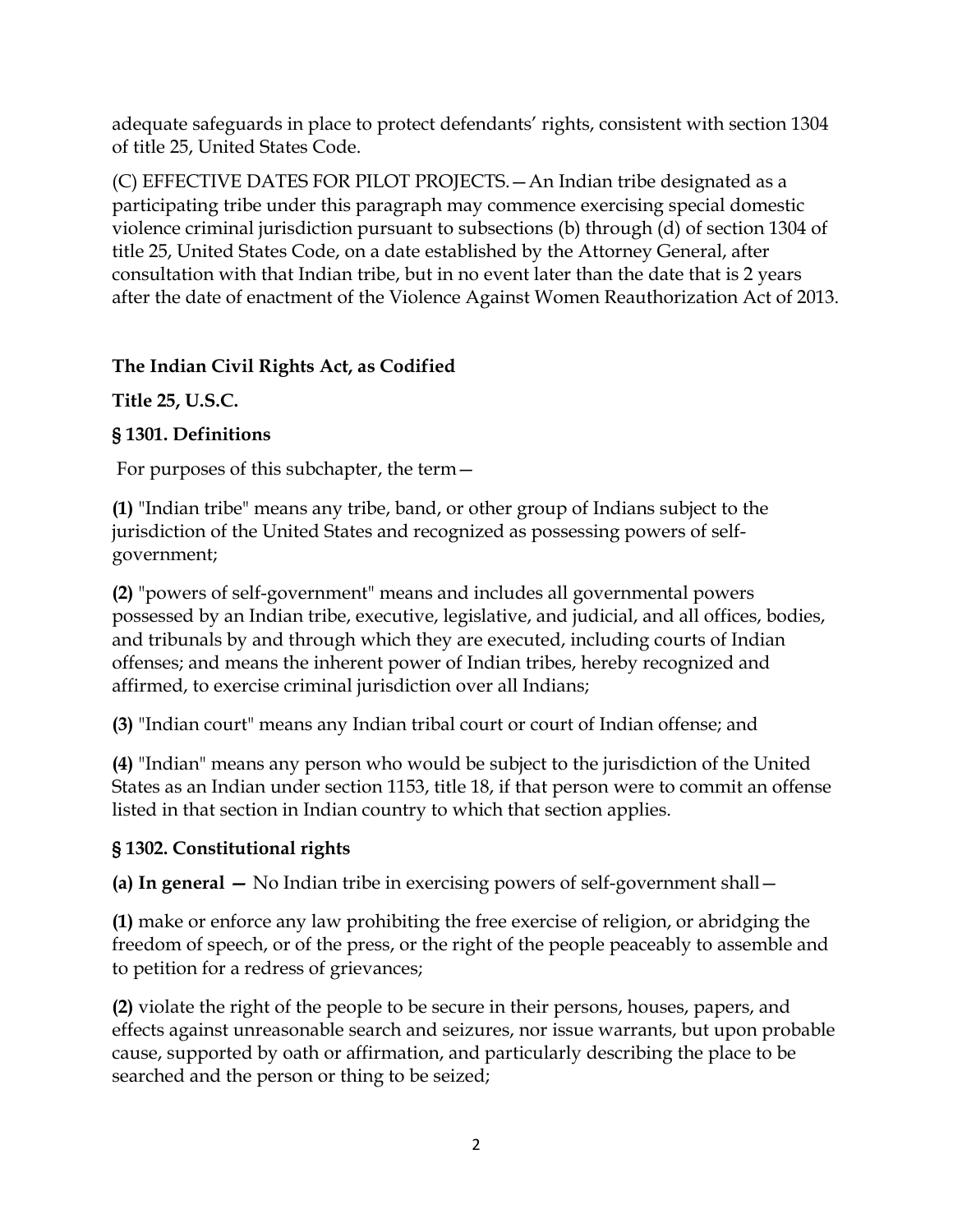**[\(3\)](http://www.bloomberglaw.com/s/legislative/b597c087f2faf6aa4c5a8e3222fabcfa/document/www.bloomberglaw.com)** subject any person for the same offense to be twice put in jeopardy;

**[\(4\)](http://www.bloomberglaw.com/s/legislative/b597c087f2faf6aa4c5a8e3222fabcfa/document/www.bloomberglaw.com)** compel any person in any criminal case to be a witness against himself;

**[\(5\)](http://www.bloomberglaw.com/s/legislative/b597c087f2faf6aa4c5a8e3222fabcfa/document/www.bloomberglaw.com)** take any private property for a public use without just compensation;

**[\(6\)](http://www.bloomberglaw.com/s/legislative/b597c087f2faf6aa4c5a8e3222fabcfa/document/www.bloomberglaw.com)** deny to any person in a criminal proceeding the right to a speedy and public trial, to be informed of the nature and cause of the accusation, to be confronted with the witnesses against him, to have compulsory process for obtaining witnesses in his favor, and at his own expense to have the assistance of counsel for his defense (except as provided in subsection (b));

**[\(7\)](http://www.bloomberglaw.com/s/legislative/b597c087f2faf6aa4c5a8e3222fabcfa/document/www.bloomberglaw.com) [\(A\)](http://www.bloomberglaw.com/s/legislative/b597c087f2faf6aa4c5a8e3222fabcfa/document/www.bloomberglaw.com)** require excessive bail, impose excessive fines, or inflict cruel and unusual punishments;

**[\(B\)](http://www.bloomberglaw.com/s/legislative/b597c087f2faf6aa4c5a8e3222fabcfa/document/www.bloomberglaw.com)** except as provided in subparagraph (C), impose for conviction of any 1 offense any penalty or punishment greater than imprisonment for a term of 1 year or a fine of \$5,000, or both;

**[\(C\)](http://www.bloomberglaw.com/s/legislative/b597c087f2faf6aa4c5a8e3222fabcfa/document/www.bloomberglaw.com)** subject to subsection (b), impose for conviction of any 1 offense any penalty or punishment greater than imprisonment for a term of 3 years or a fine of \$15,000, or both; or

**[\(D\)](http://www.bloomberglaw.com/s/legislative/b597c087f2faf6aa4c5a8e3222fabcfa/document/www.bloomberglaw.com)** impose on a person in a criminal proceeding a total penalty or punishment greater than imprisonment for a term of 9 years;

**[\(8\)](http://www.bloomberglaw.com/s/legislative/b597c087f2faf6aa4c5a8e3222fabcfa/document/www.bloomberglaw.com)** deny to any person within its jurisdiction the equal protection of its laws or deprive any person of liberty or property without due process of law;

**[\(9\)](http://www.bloomberglaw.com/s/legislative/b597c087f2faf6aa4c5a8e3222fabcfa/document/www.bloomberglaw.com)** pass any bill of attainder or ex post facto law; or

**[\(10\)](http://www.bloomberglaw.com/s/legislative/b597c087f2faf6aa4c5a8e3222fabcfa/document/www.bloomberglaw.com)** deny to any person accused of an offense punishable by imprisonment the right, upon request, to a trial by jury of not less than six persons.

**(b) Offenses subject to greater than 1-year imprisonment or a fine greater than \$5,000 —** A tribal court may subject a defendant to a term of imprisonment greater than 1 year but not to exceed 3 years for any 1 offense, or a fine greater than \$5,000 but not to exceed \$15,000, or both, if the defendant is a person accused of a criminal offense who—

**[\(1\)](http://www.bloomberglaw.com/s/legislative/b597c087f2faf6aa4c5a8e3222fabcfa/document/www.bloomberglaw.com)** has been previously convicted of the same or a comparable offense by any jurisdiction in the United States; or

**[\(2\)](http://www.bloomberglaw.com/s/legislative/b597c087f2faf6aa4c5a8e3222fabcfa/document/www.bloomberglaw.com)** is being prosecuted for an offense comparable to an offense that would be punishable by more than 1 year of imprisonment if prosecuted by the United States or any of the States.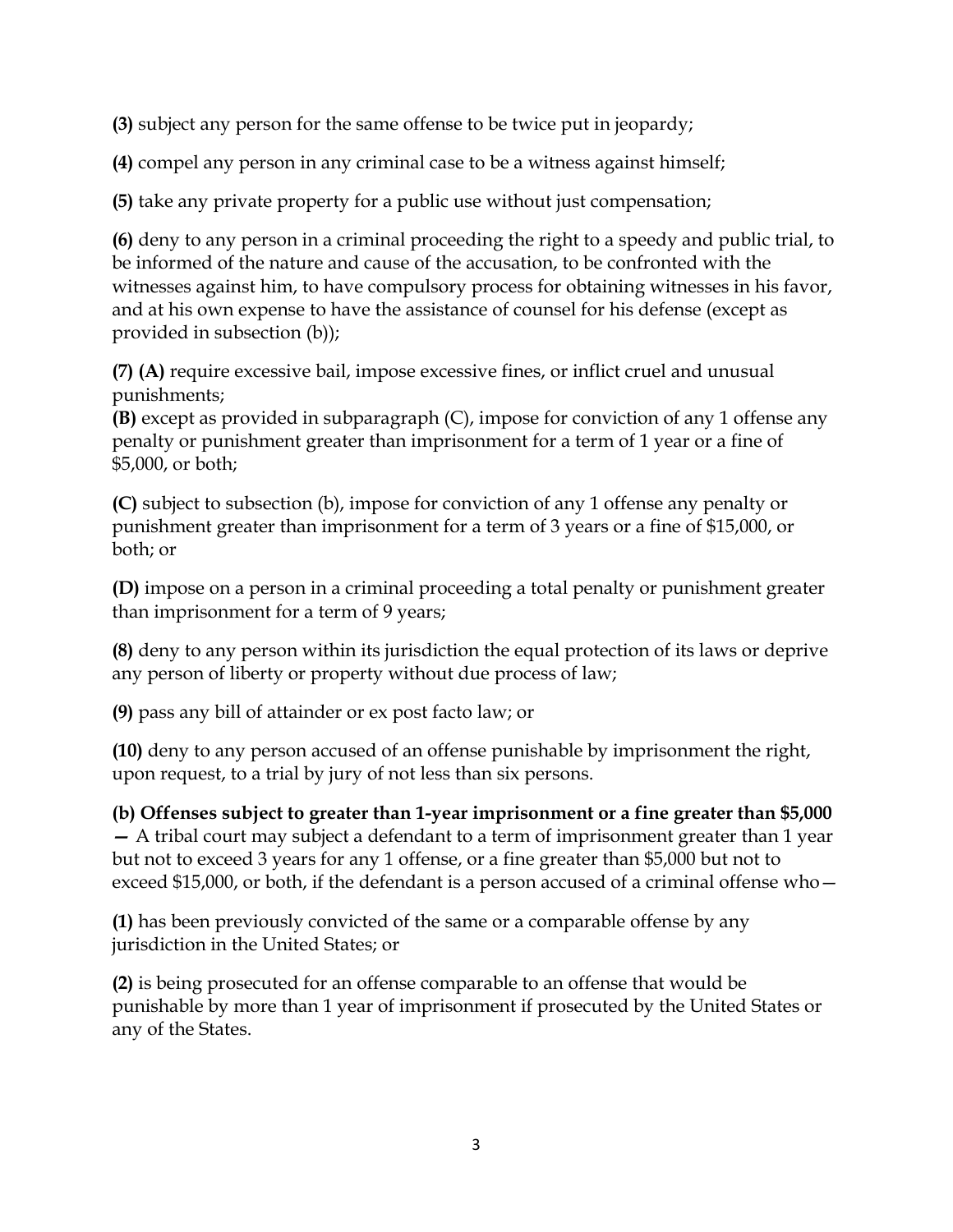**(c) Rights of defendants —** In a criminal proceeding in which an Indian tribe, in exercising powers of self-government, imposes a total term of imprisonment of more than 1 year on a defendant, the Indian tribe shall—

**[\(1\)](http://www.bloomberglaw.com/s/legislative/b597c087f2faf6aa4c5a8e3222fabcfa/document/www.bloomberglaw.com)** provide to the defendant the right to effective assistance of counsel at least equal to that guaranteed by the United States Constitution; and

**[\(2\)](http://www.bloomberglaw.com/s/legislative/b597c087f2faf6aa4c5a8e3222fabcfa/document/www.bloomberglaw.com)** at the expense of the tribal government, provide an indigent defendant the assistance of a defense attorney licensed to practice law by any jurisdiction in the United States that applies appropriate professional licensing standards and effectively ensures the competence and professional responsibility of its licensed attorneys;

**[\(3\)](http://www.bloomberglaw.com/s/legislative/b597c087f2faf6aa4c5a8e3222fabcfa/document/www.bloomberglaw.com)** require that the judge presiding over the criminal proceeding—

**[\(A\)](http://www.bloomberglaw.com/s/legislative/b597c087f2faf6aa4c5a8e3222fabcfa/document/www.bloomberglaw.com)** has sufficient legal training to preside over criminal proceedings; and

**[\(B\)](http://www.bloomberglaw.com/s/legislative/b597c087f2faf6aa4c5a8e3222fabcfa/document/www.bloomberglaw.com)** is licensed to practice law by any jurisdiction in the United States;

**[\(4\)](http://www.bloomberglaw.com/s/legislative/b597c087f2faf6aa4c5a8e3222fabcfa/document/www.bloomberglaw.com)** prior to charging the defendant, make publicly available the criminal laws (including regulations and interpretative documents), rules of evidence, and rules of criminal procedure (including rules governing the recusal of judges in appropriate circumstances) of the tribal government; and

**[\(5\)](http://www.bloomberglaw.com/s/legislative/b597c087f2faf6aa4c5a8e3222fabcfa/document/www.bloomberglaw.com)** maintain a record of the criminal proceeding, including an audio or other recording of the trial proceeding.

**(d) Sentences —** In the case of a defendant sentenced in accordance with subsections (b) and (c), a tribal court may require the defendant—

**[\(1\)](http://www.bloomberglaw.com/s/legislative/b597c087f2faf6aa4c5a8e3222fabcfa/document/www.bloomberglaw.com)** to serve the sentence—

**[\(A\)](http://www.bloomberglaw.com/s/legislative/b597c087f2faf6aa4c5a8e3222fabcfa/document/www.bloomberglaw.com)** in a tribal correctional center that has been approved by the Bureau of Indian Affairs for long-term incarceration, in accordance with guidelines to be developed by the Bureau of Indian Affairs (in consultation with Indian tribes) not later than 180 days after July 29, 2010;

**[\(B\)](http://www.bloomberglaw.com/s/legislative/b597c087f2faf6aa4c5a8e3222fabcfa/document/www.bloomberglaw.com)** in the nearest appropriate Federal facility, at the expense of the United States pursuant to the Bureau of Prisons tribal prisoner pilot program described in section 304(c) of the Tribal Law and Order Act of 2010;

**[\(C\)](http://www.bloomberglaw.com/s/legislative/b597c087f2faf6aa4c5a8e3222fabcfa/document/www.bloomberglaw.com)** in a State or local government-approved detention or correctional center pursuant to an agreement between the Indian tribe and the State or local government; or

**[\(D\)](http://www.bloomberglaw.com/s/legislative/b597c087f2faf6aa4c5a8e3222fabcfa/document/www.bloomberglaw.com)** in an alternative rehabilitation center of an Indian tribe; or

**[\(2\)](http://www.bloomberglaw.com/s/legislative/b597c087f2faf6aa4c5a8e3222fabcfa/document/www.bloomberglaw.com)** to serve another alternative form of punishment, as determined by the tribal court judge pursuant to tribal law.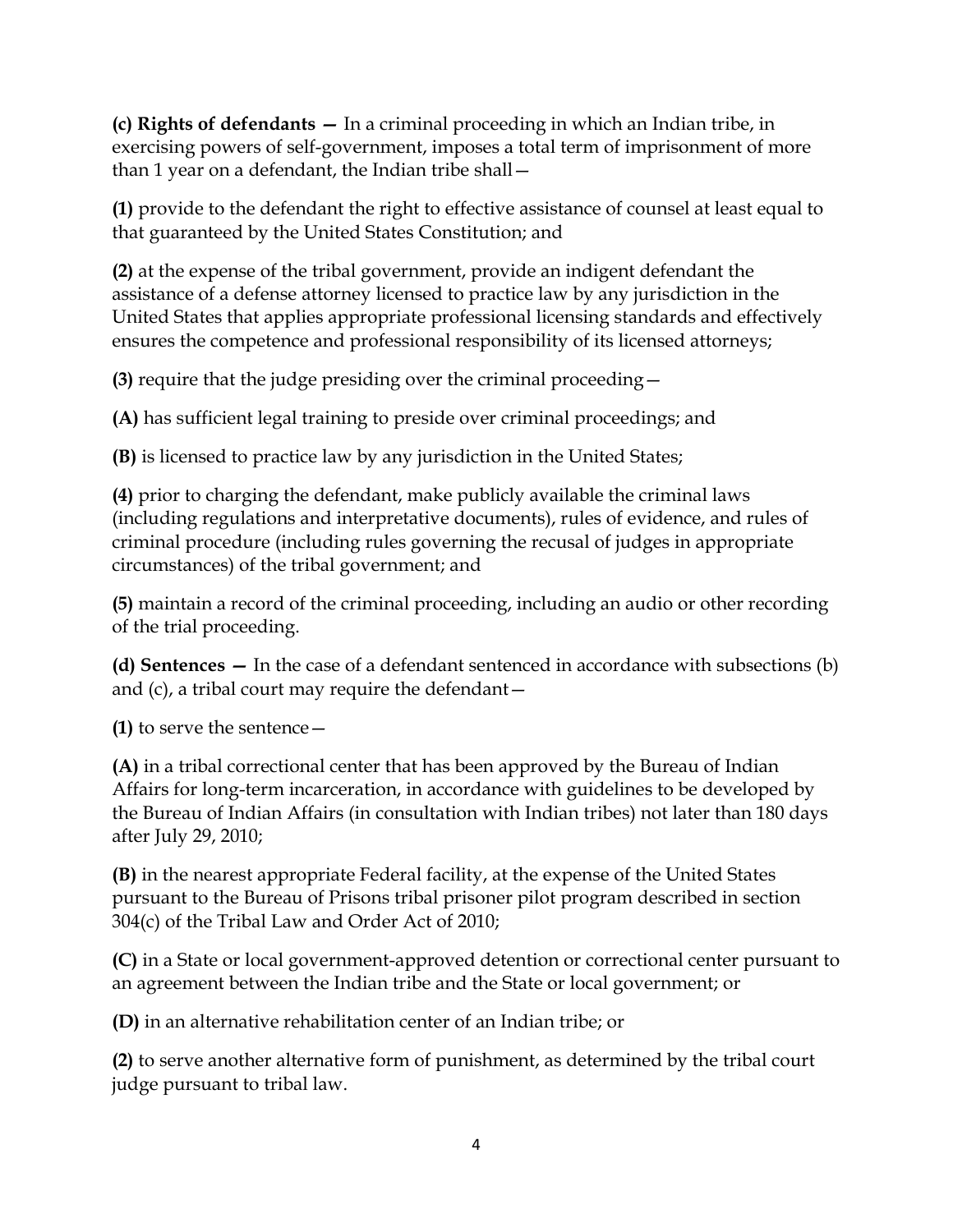**(e) Definition of offense —** In this section, the term "offense" means a violation of a criminal law.

**(f) Effect of section —** Nothing in this section affects the obligation of the United States, or any State government that has been delegated authority by the United States, to investigate and prosecute any criminal violation in Indian country.

#### **§ 1303. Habeas corpus**

The privilege of the writ of habeas corpus shall be available to any person, in a court of the United States, to test the legality of his detention by order of an Indian tribe.

## **§ 1304. Tribal Jurisdiction Over Crimes of Domestic Violence**

**(a) Definitions** — In this section:

(1) DATING VIOLENCE.—The term 'dating violence' means violence committed by a person who is or has been in a social relationship of a romantic or intimate nature with the victim, as determined by the length of the relationship, the type of relationship, and the frequency of interaction between the persons involved in the relationship.

(2) DOMESTIC VIOLENCE.—The term 'domestic violence' means violence committed by a current or former spouse or intimate partner of the victim, by a person with whom the victim shares a child in common, by a person who is cohabitating with or has cohabitated with the victim as a spouse or intimate partner, or by a person similarly situated to a spouse of the victim under the domestic- or family- violence laws of an Indian tribe that has jurisdiction over the Indian country where the violence occurs.

(3) INDIAN COUNTRY.—The term 'Indian country' has the meaning given the term in section 1151 of title 18, United States Code.

(4) PARTICIPATING TRIBE.—The term 'participating tribe' means an Indian tribe that elects to exercise special domestic violence criminal jurisdiction over the Indian country of that Indian tribe.

(5) PROTECTION ORDER.—The term 'protection order'—

(A) means any injunction, restraining order, or other order issued by a civil or criminal court for the purpose of preventing violent or threatening acts or harassment against, sexual violence against, contact or communication with, or physical proximity to, another person; and

(B) includes any temporary or final order issued by a civil or criminal court, whether obtained by filing an independent action or as a pendent lite order in another proceeding, if the civil or criminal order was issued in response to a complaint, petition, or motion filed by or on behalf of a person seeking protection.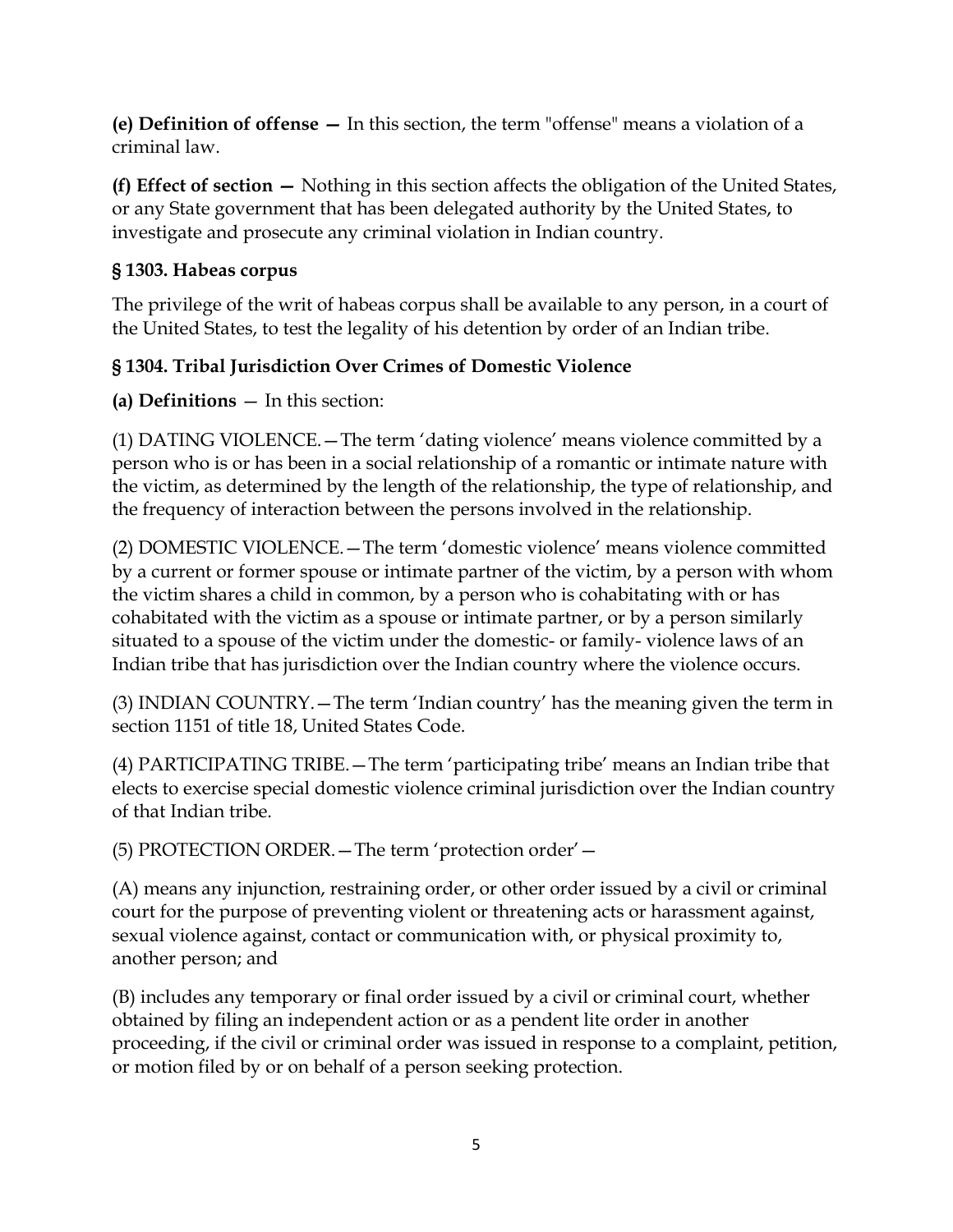(6) SPECIAL DOMESTIC VIOLENCE CRIMINAL JURISDICTION.—The term 'special domestic violence criminal jurisdiction' means the criminal jurisdiction that a participating tribe may exercise under this section but could not otherwise exercise.

(7) SPOUSE OR INTIMATE PARTNER.—The term 'spouse or intimate partner' has the meaning given the term in section 2266 of title 18, United States Code.

## **(b) Nature of the Criminal Jurisdiction** —

(1) IN GENERAL.—Notwithstanding any other provision of law, in addition to all powers of self-government recognized and affirmed by sections 1301 and 1303, the powers of self-government of a participating tribe include the inherent power of that tribe, which is hereby recognized and affirmed, to exercise special domestic violence criminal jurisdiction over all persons.

(2) CONCURRENT JURISDICTION.—The exercise of special domestic violence criminal jurisdiction by a participating tribe shall be concurrent with the jurisdiction of the United States, of a State, or of both.

(3) APPLICABILITY.—Nothing in this section—

(A) creates or eliminates any Federal or State criminal jurisdiction over Indian country; or

(B) affects the authority of the United States or any State government that has been delegated authority by the United States to investigate and prosecute a criminal violation in Indian country.

(4) EXCEPTIONS.—

(A) VICTIM AND DEFENDANT ARE BOTH NON-INDIANS.—

(i) IN GENERAL.—A participating tribe may not exercise special domestic violence criminal jurisdiction over an alleged offense if neither the defendant nor the alleged victim is an Indian.

(ii) DEFINITION OF VICTIM.—In this subparagraph and with respect to a criminal proceeding in which a participating tribe exercises special domestic violence criminal jurisdiction based on a violation of a protection order, the term 'victim' means a person specifically protected by a protection order that the defendant allegedly violated.

(B) DEFENDANT LACKS TIES TO THE INDIAN TRIBE.—A participating tribe may exercise special domestic violence criminal jurisdiction over a defendant only if the defendant—

(i) resides in the Indian country of the participating tribe;

(ii) is employed in the Indian country of the participating tribe; or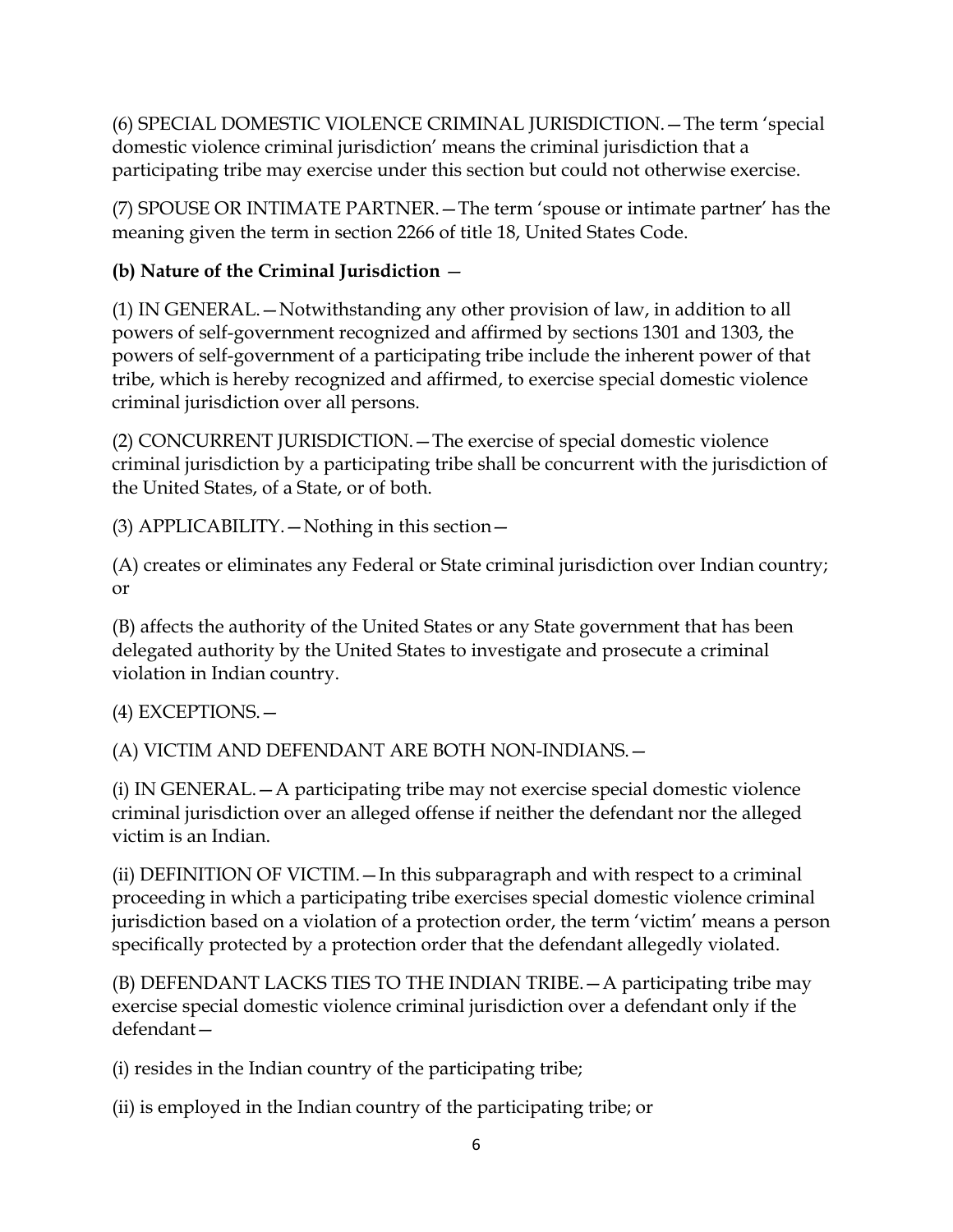(iii) is a spouse, intimate partner, or dating partner of  $-$ 

(I) a member of the participating tribe; or

(II) an Indian who resides in the Indian country of the participating tribe.

**(c) Criminal Conduct** — A participating tribe may exercise special domestic violence criminal jurisdiction over a defendant for criminal conduct that falls into one or more of the following categories:

(1) DOMESTIC VIOLENCE AND DATING VIOLENCE.—An act of domestic violence or dating violence that occurs in the Indian country of the participating tribe.

(2) VIOLATIONS OF PROTECTION ORDERS.—An act that—

(A) occurs in the Indian country of the participating tribe; and

(B) violates the portion of a protection order that—

(i) prohibits or provides protection against violent or threatening acts or harassment against, sexual violence against, contact or communication with, or physical proximity to, another person;

(ii) was issued against the defendant;

(iii) is enforceable by the participating tribe; and

(iv) is consistent with section 2265(b) of title 18, United States Code.

**(d) Rights of Defendants** — In a criminal proceeding in which a participating tribe exercises special domestic violence criminal jurisdiction, the participating tribe shall provide to the defendant—

(1) all applicable rights under this Act;

(2) if a term of imprisonment of any length may be imposed, all rights described in section  $1302(c)$ ;

(3) the right to a trial by an impartial jury that is drawn from sources that—

(A) reflect a fair cross section of the community; and

(B) do not systematically exclude any distinctive group in the community, including non-Indians; and

(4) all other rights whose protection is necessary under the Constitution of the United States in order for Congress to recognize and affirm the inherent power of the participating tribe to exercise special domestic violence criminal jurisdiction over the defendant.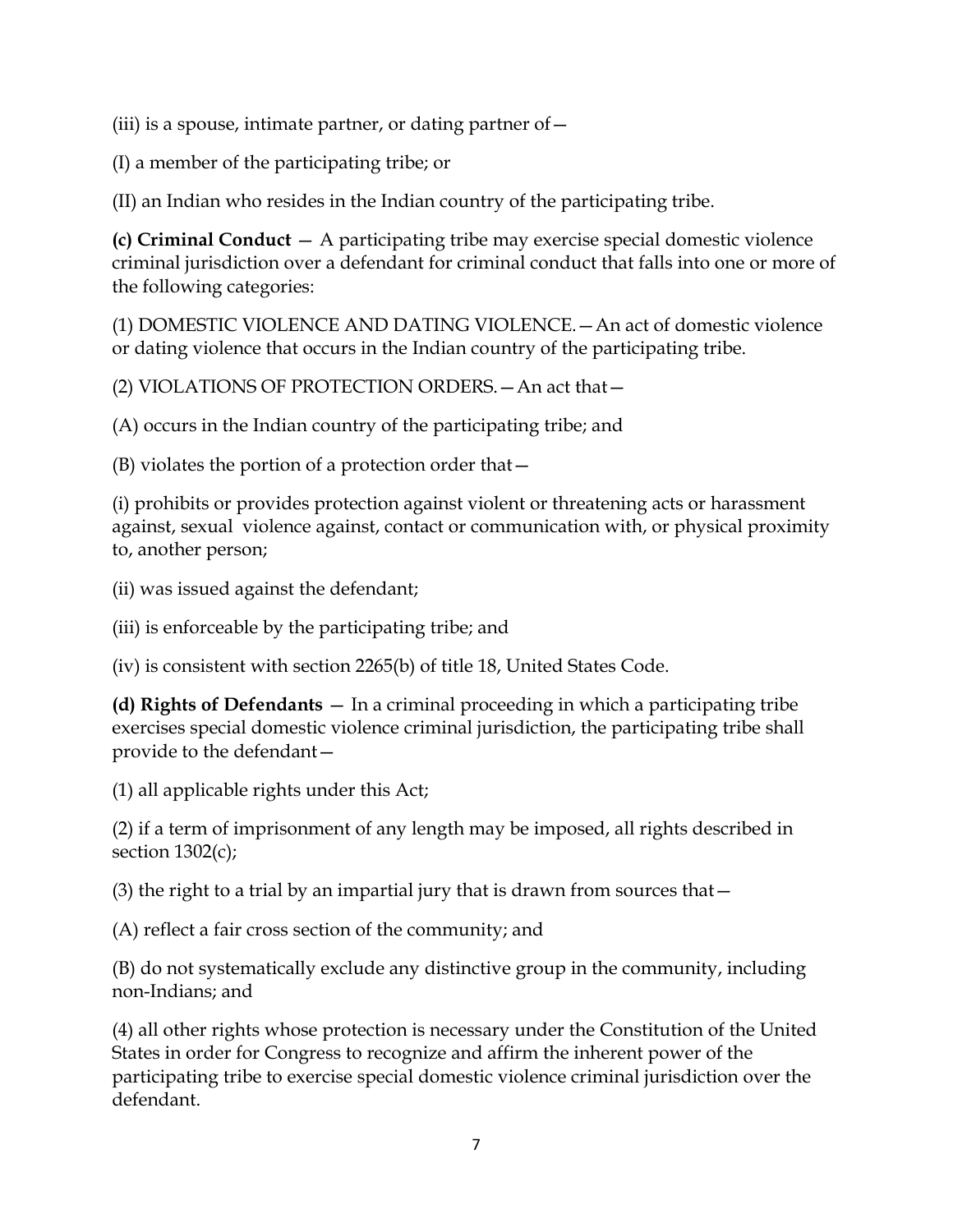#### **(e) Petitions to Stay Detention** —

(1) IN GENERAL.  $-A$  person who has filed a petition for a writ of habeas corpus in a court of the United States under section 1303 may petition that court to stay further detention of that person by the participating tribe.

(2) GRANT OF STAY.—A court shall grant a stay described in paragraph (1) if the court—

(A) finds that there is a substantial likelihood that the habeas corpus petition will be granted; and

(B) after giving each alleged victim in the matter an opportunity to be heard, finds by clear and convincing evidence that under conditions imposed by the court, the petitioner is not likely to flee or pose a danger to any person or the community if released.

(3) NOTICE.—An Indian tribe that has ordered the detention of any person has a duty to timely notify such person of his rights and privileges under this subsection and under section 1303

**(f) Grants to Tribal Governments** — The Attorney General may award grants to the governments of Indian tribes (or to authorized designees of those governments)—

(1) to strengthen tribal criminal justice systems to assist Indian tribes in exercising special domestic violence criminal jurisdiction, including—

(A) law enforcement (including the capacity of law enforcement or court personnel to enter information into and obtain information from national crime information databases);

(B) prosecution;

(C) trial and appellate courts;

(D) probation systems;

(E) detention and correctional facilities;

(F) alternative rehabilitation centers;

(G) culturally appropriate services and assistance for victims and their families; and

(H) criminal codes and rules of criminal procedure, appellate procedure, and evidence;

(2) to provide indigent criminal defendants with the effective assistance of licensed defense counsel, at no cost to the defendant, in criminal proceedings in which a